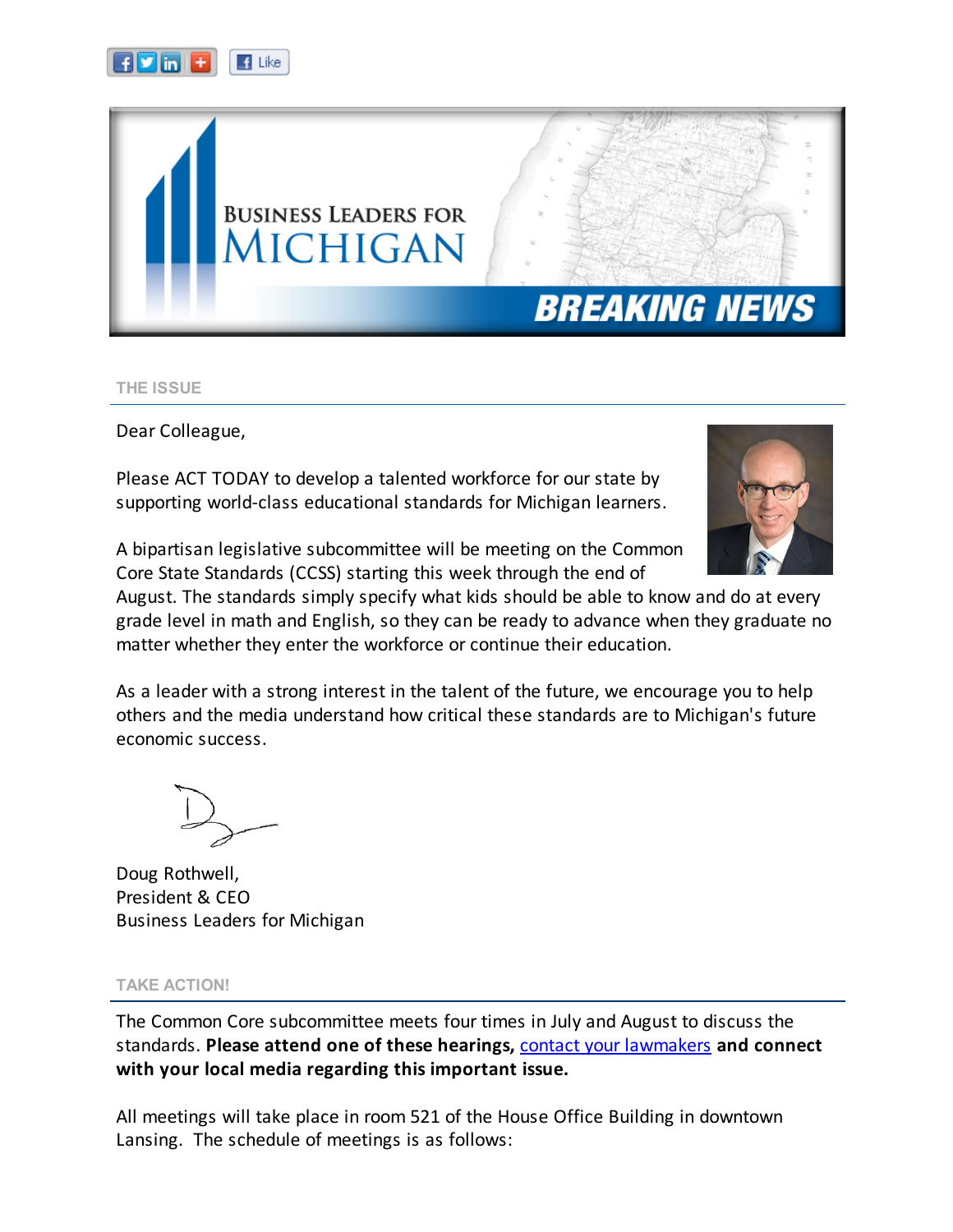- Tuesday, July 16 from 9:00-11:00 AM
- Wednesday, July 31 from 10:00 AM-Noon
- Wednesday, August 14 from 10:00 AM-Noon
- Wednesday, August 28 from 10:00 AM-Noon

# BACKGROUND

Michigan needs the Common Core to ensure its high school graduates are career- and college-ready. Good paying jobs are increasingly requiring more education and the jobs will go where those educated workers can be found.

Forty-five states, the District of Columbia, four U.S. Territories and the U.S. Department of Defense have signed on to the standards, which were developed through the Council of Chief State School Officers and the National Governor's Association. The standards reflect everything students should know and be able to do to be able to compete in a global economy.

The standards are not, as some have expressed, a curriculum - all decisions about what materials to use or how to teach are still made at the local level. In other words, the CCSS do not tell kids what to read - only that kids should be able to read. The CCSS set consistent academic expectations for all Michigan students. These standards are grounded in evidence, internationally benchmarked, and prepare students for college and careers. And yes, the CCSS are tougher than what we have now. The CCSS set high but much needed expectations for achievement if we truly want to give our children the best footing possible whether they are career or college bound.

Teachers and schools will always have choices about how those standards are taught. At the first subcommittee meeting, you can hear testimony on the history of the Common Core and how it is being implemented in Michigan. State superintendent Mike Flanagan and Michael Cohen of Achieve, Inc. will each be presenting.

# EDUCATION & BUSINESS SUPPORT CONTINUES TO GROW!

Numerous education and business groups support the Common Core State Standards in Michigan, including:

- Business Leaders for Michigan
- Detroit Regional Chamber
- Grand Rapids Area Chamber of Commerce
- Michigan Association of Secondary School Principals
- Michigan Association of School Administrators
- Michigan Association of School Boards
- Michigan Association of Public School Academies
- Great Lakes Education Project
- Students First
- Education Trust Midwest
- Democrats for Education Reform
- Michigan PTA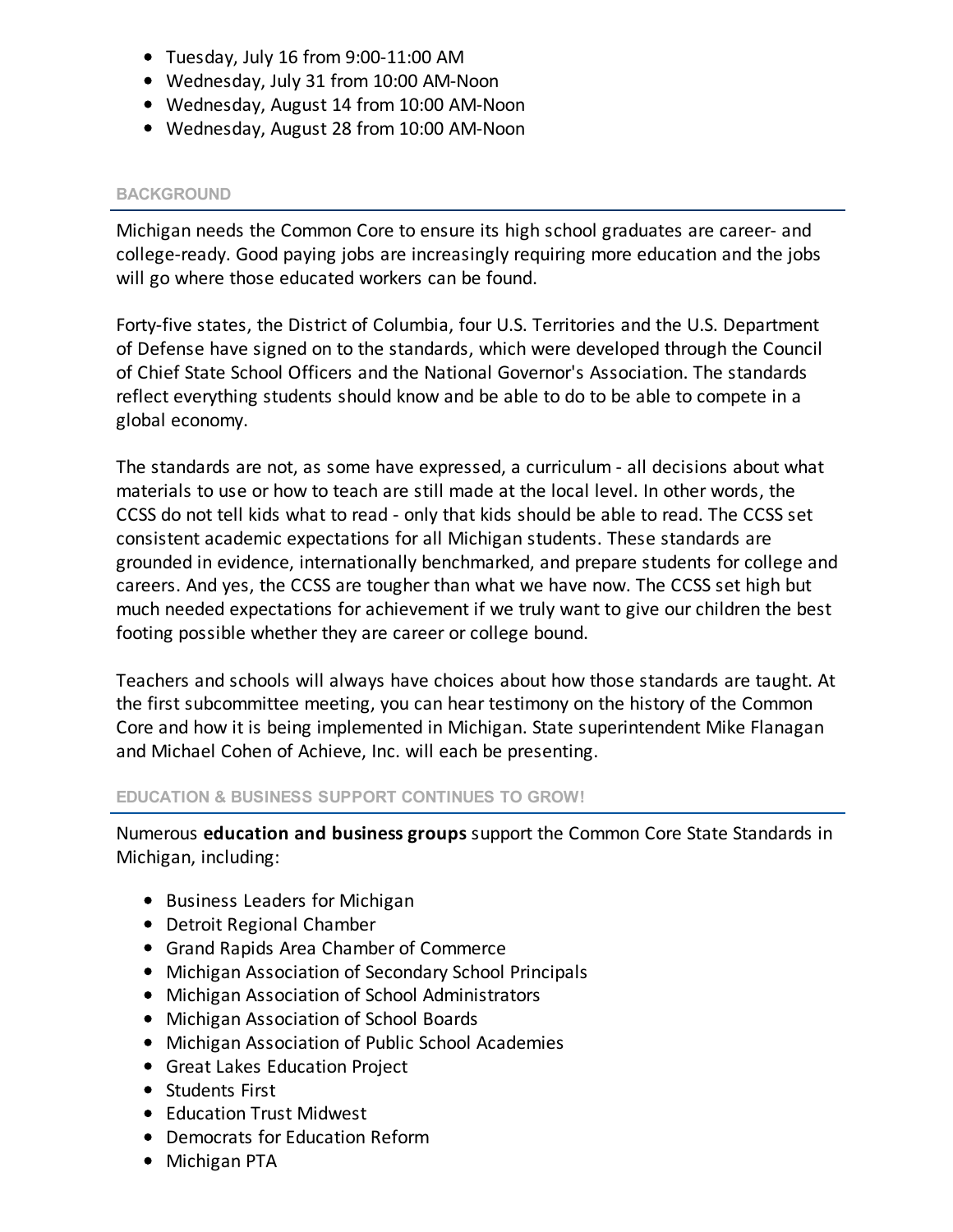- Michigan Association of Non-Public Schools
- Presidents Council, State Universities of Michigan
- Michigan Community College Association
- Michigan Elementary and Middle School Principals Association
- Middle Cities Education Association
- Tri-County Alliance
- ESA Legislative Group
- Michigan Small and Rural Schools Association
- School Equity Caucus
- Oakland Schools
- Wayne RESA
- Kent ISD
- Genesee ISD
- Kalamazoo RESA
- Ottawa ISD (and its member districts including Hamilton, Saugatuck, Allendale, Coopersville, Holland Christian, West Ottawa, Spring Lake, and Hudsonville)
- Montcalm Area ISD
- Washtenaw ISD
- Jackson ISD
- Monroe ISD
- Lenawee ISD
- Hillsdale ISD
- Barry ISD
- Branch ISD
- Calhoun ISD

FOR MORE INFORMATION

More on Common Core: Myths v. Facts & FAQs



The Common Core State Standards Initiative is a state-led effort coordinated by the National Governors Association Center for Best Practices (NGA Center) and the Council of Chief State School Officers (CCSSO). The standards were developed in collaboration with teachers, school administrators, and experts, to provide a clear and consistent framework to prepare our children for college and the workforce.

- [Myth](http://r20.rs6.net/tn.jsp?e=001wi_Xoc6Np6QEY0KqI-OJ1XZZw5sXU9y12xV9c3pAuByZl30_qES1yvdAgafFvfhRXKxQiMCmnme4t02JBWFNmsESXbRCd_jERmbwPMMj9dfW9qKf0E4ugt52LydthoZlxw7QsF3ETVcK9aE_5M1AV0_-x6B7fnYG) & Fact
- FAQs on [Common](http://r20.rs6.net/tn.jsp?e=001wi_Xoc6Np6QEY0KqI-OJ1XZZw5sXU9y12xV9c3pAuByZl30_qES1yvdAgafFvfhRXKxQiMCmnme4t02JBWFNmsESXbRCd_jERmbwPMMj9dfW9qKf0E4ugt52LydthoZlkgXoBfolaC2-TxAOnkH7sRK5XKEvPXNdU3oxLDncAX7yT84QC3pdoQ==) Core

WHAT OTHERS ARE SAYING

# Will Michigan Change its Mind on Education Standards? July 15, 2013



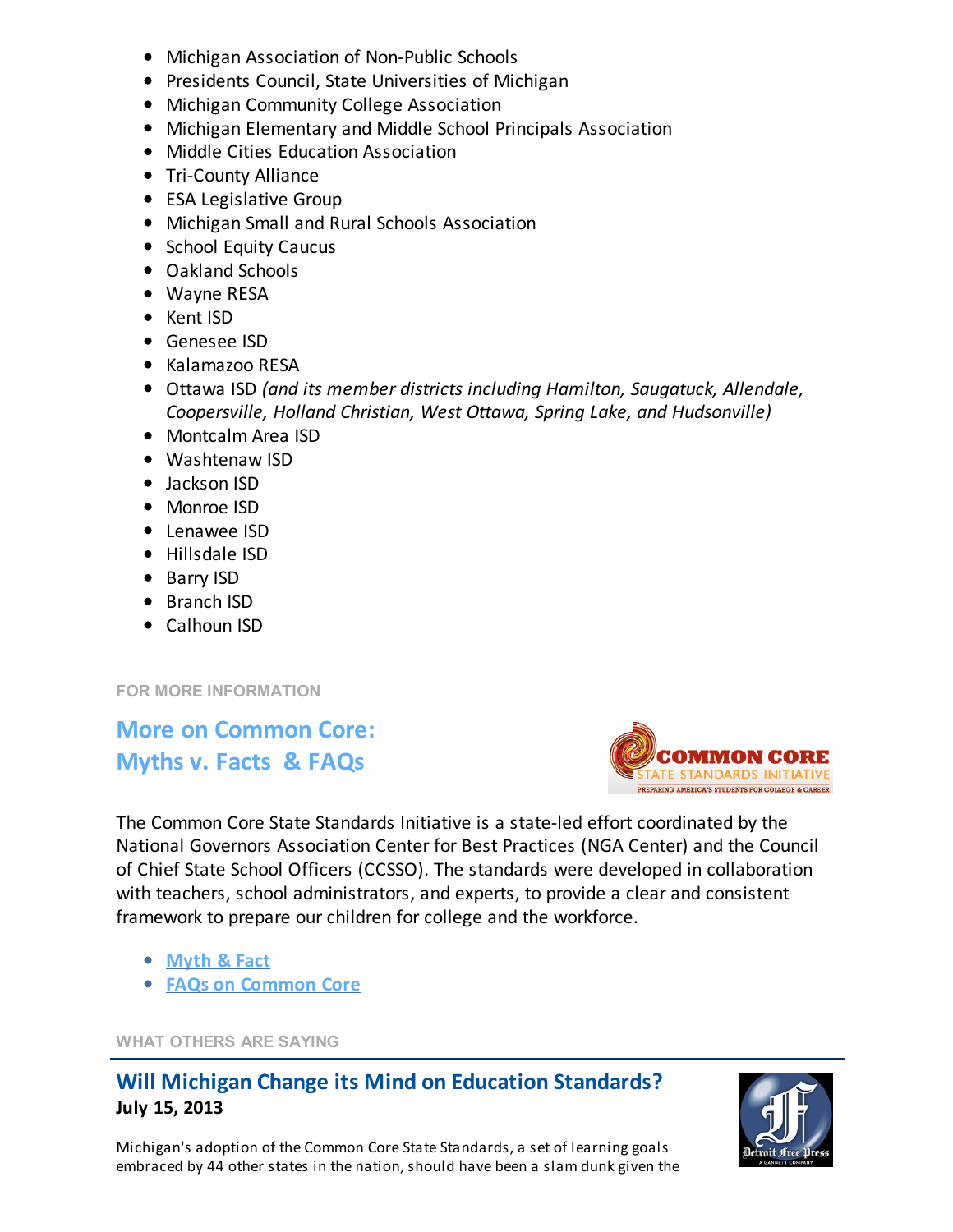# Our View: Putting the Common Core in Perspective

## May 19, 2013

What are the Common Core Standards and why do some conservatives hate them so much? To better understand what the Common Core educational standards are, it's helpful to understand what they aren't. **Read [more...](http://r20.rs6.net/tn.jsp?e=001wi_Xoc6Np6QEY0KqI-OJ1XZZw5sXU9y12xV9c3pAuByZl30_qES1yvdAgafFvfhRXKxQiMCmnme4t02JBWFNmlxEhIJjOxhhZltM3Q1sXRTyYuIg9nfacj6kRvLtGJgkAescBuJ421-kt1Ji7EEV3z5OSbEiqC6TSw-9k5o55I8MCLmqTXqMqM9EDo8KsRJAu8RIkus3L5l1oYBSzOs9odJ79luYPXZXbvI03D7IsHg=)** 

# Common Core: West MI school leaders blindsided by state defunding July 14, 2013

West Michigan school leaders say the backlash against nationally developed education standards that triggered defunding by state lawmakers shows a glaring disconnect between educators and policymakers **Read [more..](http://r20.rs6.net/tn.jsp?e=001wi_Xoc6Np6QEY0KqI-OJ1XZZw5sXU9y12xV9c3pAuByZl30_qES1yvdAgafFvfhRXKxQiMCmnme4t02JBWFNmol1C7RQ5Ts1e_YI6JPliML3Vliu-155A4FlxN_dvdcKV8AuGyCy6PJEtRiGsetAsnoYyfLfRZCF01hNF7RzcdGDK1C-_CEtaH3Nuo7G10UJKk_8pJP550X_RqY69kQs6cMNO6o7SQ4n).** 

# Common Core Spat Way Too Late

For all the lip service our elected officials devote to public education,

## June 8, 2013

you would think they could treat it with some degree of respect. That ought to include working out the bugs of an educational reform plan before the 11th hour. Read [more...](http://r20.rs6.net/tn.jsp?e=001wi_Xoc6Np6QEY0KqI-OJ1XZZw5sXU9y12xV9c3pAuByZl30_qES1yvdAgafFvfhRXKxQiMCmnme4t02JBWFNmj9-UovG59kfPqPktE511-ZcHMY35Ii1eqlJUqNJLS-6bP_e_X5aRN7u1MBlGu68Bjjctzn4ZQ0yttdptqn2XWwrctnHF3xXXSG-qV8HZIzi3FnYbd4p3y2Qdax1L3jFcYoNyaZiMctgSum4y7EcqY5Q2s-CyB7dsD_AahcJbiPD)

### Additional Resources

- [Education](http://r20.rs6.net/tn.jsp?e=001wi_Xoc6Np6QEY0KqI-OJ1XZZw5sXU9y12xV9c3pAuByZl30_qES1yvdAgafFvfhRXKxQiMCmnme4t02JBWFNmr3J68NLraN9GjbMNQui0kZScDaODVq010HipiMuF8KK) Trust Midwest
- Common Core [Standards](http://r20.rs6.net/tn.jsp?e=001wi_Xoc6Np6QEY0KqI-OJ1XZZw5sXU9y12xV9c3pAuByZl30_qES1yvdAgafFvfhRXKxQiMCmnme4t02JBWFNmsESXbRCd_jERmbwPMMj9dfW9qKf0E4ugrqxmuVlwXIn) Initiative
- [Achieve](http://r20.rs6.net/tn.jsp?e=001wi_Xoc6Np6QEY0KqI-OJ1XZZw5sXU9y12xV9c3pAuByZl30_qES1yvdAgafFvfhRXKxQiMCmnme4t02JBWFNmtHyT6sIKpwDoFtDSAqFywq0Q6YbMVL8G-hWv7YfoLXnUWPcwP91cxQ=)
- **Business [Roundtable](http://r20.rs6.net/tn.jsp?e=001wi_Xoc6Np6QEY0KqI-OJ1XZZw5sXU9y12xV9c3pAuByZl30_qES1yvdAgafFvfhRXKxQiMCmnme4t02JBWFNmiV6zixPC9Z2_Fr6iTv30m7_cJWao8eMHQS_xW8ZlxDbSa2vVF8O7k6KkWyHqlaeNPW2nZAVFa3BdMlA5omDPgs=)**



#### BLM Social Networks BLM Contact Info

Business Leaders for Michigan 600 Renaissance Center, Suite 1760, Detroit, MI, 48243-1802

Phone: 313.259.5400

# About Us

Business Leaders for Michigan, the state's business roundtable, is dedicated to making Michigan a "Top Ten" state for job, economic and personal income grow th. The organization is composed exclusively of the chairpersons, chief executive officers or most senior executives of Michigan's largest companies and universities, w hich contribute nearly 25% of the state's economy and provide over 320,000 jobs in Michigan, generate over \$1 Trillion in annual revenue and serve over 135,000 students.

Find out more at: [www.businessleadersformichigan.com](http://www.businessleadersformichigan.com/)

### Business Leaders for Michigan

600 Renaissance Center, Suite 1760, Detroit, MI 48243-1802 Phone: 313.259.5400 E-Mail Address: [info@businessleadersformichigan.com](mailto:info@businessleadersformichigan.com)

[Forward](http://ui.constantcontact.com/sa/fwtf.jsp?llr=ocmsyfeab&m=1104000135246&ea=jenniferh@businessleadersformichigan.com&a=1114167374379&id=preview) this email